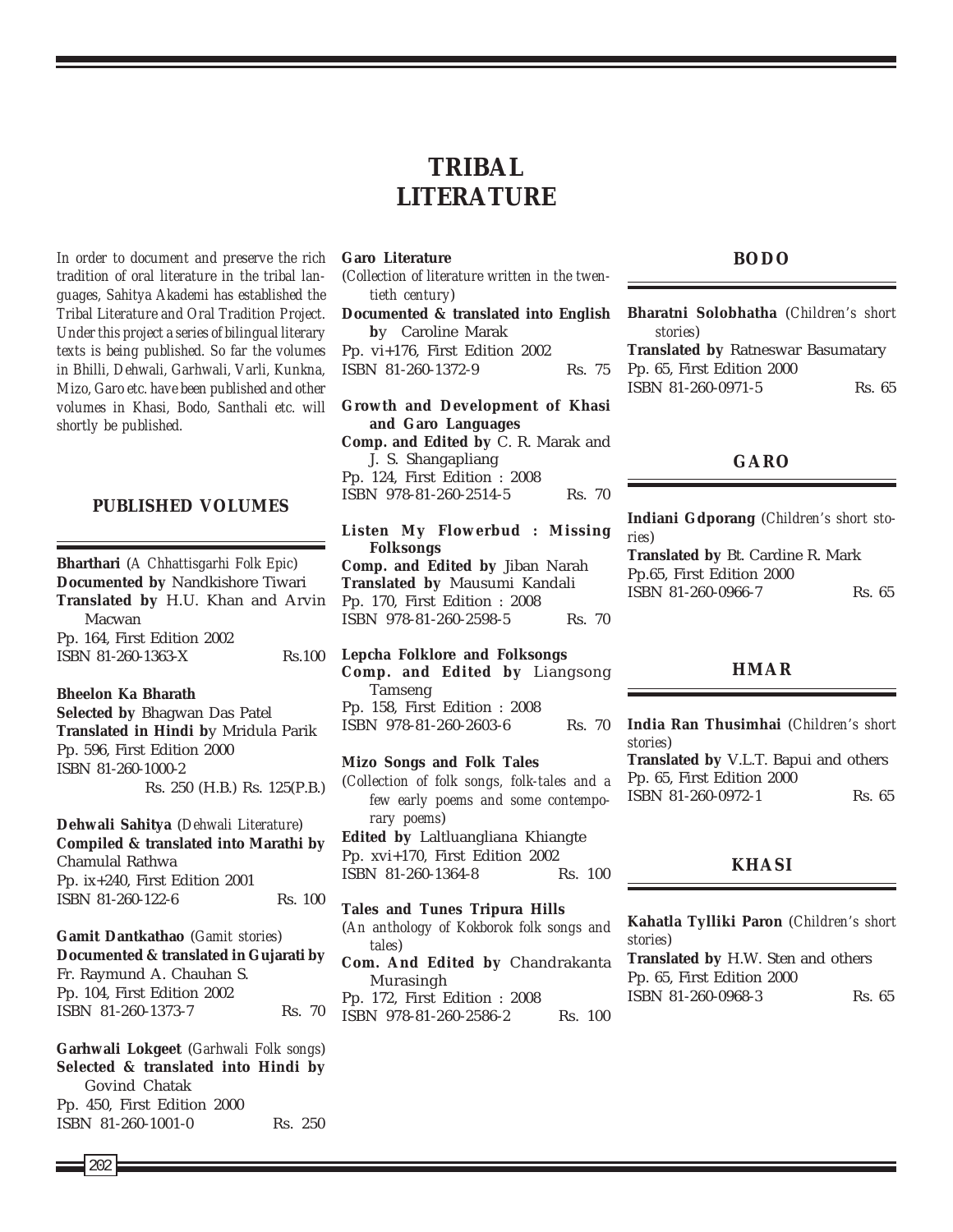### **KOKBOROK**

## **SANTALI**

**Bharat Ha-ni Kothoma** (*Children's short stories*) **Translated by** Bavesh Chandra Dhar and others Pp. 65, First Edition 2000 ISBN 81-260-0972-1 Rs. 65

## **RABHA**

**Song-Hasongini Krica** (*Children's short stories*) *Translated by* Jibeswar Koch and others Pp. 65, First Edition 2000 ISBN 81-260-0969-1 Rs. 65

**Tumal Kahni Mala Edited by** Jitendranath Murmu Pp. 215, First Edition 2007 ISBN 81-260-3291-0 Rs. 150

**Santhali Kahni Mala** *(Collection of Santhali short stories)* **Edited by** Mahadev Hansda Pp. xiv+277, First Edition 2007 ISBN 81-260-2344-8 Rs. 250

**Santhali Anorhein** *(Collection of Santhali short stories)* **Edited by** Jadumani Besta Pp. xvi+265, First Edition 2007 ISBN 81-260-2557-2 Rs. 200

#### **POETRY**

**Arareyak Seram** (*Shabdar Akash* Oriya poetry collection - **A.W**) **By** Sitakant Mahapatra Translated by Damayanti Besra Pp. 114, First Edition : 2010 ISBN 978-81-260-2995-2 Rs. 60

**Tumal Dahar Sereng** *(Santali Dahar Songs)* Complied & Edited by Bishwanath Tudu Pp. 158, First Edition : 2010 ISBN 978-81-260-2996-9 Rs. 80

## **FORTH COMING PUBLICA-TION (SANTHALI)**

**Dadi Budha** (Oriya book) **By** Gopinath Mohanti **Translated by** Gangadhar Hansda

**Pandit Raghunath Murmu** (Monograph on Santali writer) **By** Ramchandra Murmu

**Asharh Binati** (Kavya) **By** Naraina Soren **Complied by** Ramsundra Baskey

**Dhruv Putra** (*Bengali novel* - **A.W.**) **By** Amar Mitra, **Translated by** Chandicharan Kisku

# **FORTHCOMING BODO PUBLICATIONS**

### **NOVEL**

**Burlugbuthuni Ser Ser** (*Nepali* – **A.W.**) **By** Lil Bahadur Chettri **Translated by** Kameswar Brahma Pp. 216

## **POETRY**

**Khanthai Bihung Compiled and Edited by** Anil Kumar Boro Pp. 224

## **STORY**

**Solo Bidang Compiled and Edited by** Mangal Singh Hazowary Pp. 174

**Nurizise Sungdo Solu** (*21 Tagores short stories*) **By** Rabindranath Tagore **Intro.** Sonnath Maitra **Translated by** Swarna Prabha Chainary

Pp. 464

## **MAKERS OF INDIAN LITERATURE**

**Rupnath Brahma** (*Bodo writer*) **By** Subungcha Muskahary Pp. 64, First Edition : 2010 ISBN 978-81-260-2803-0 Rs. 40

## **GENERAL**

**Gwdan Asomia Sungda solo Jothai** (*Allunik Asamiya Galpa Sangraha*) **Compiled by** Sri Madhuram Boro and Sri Avil Boro

203